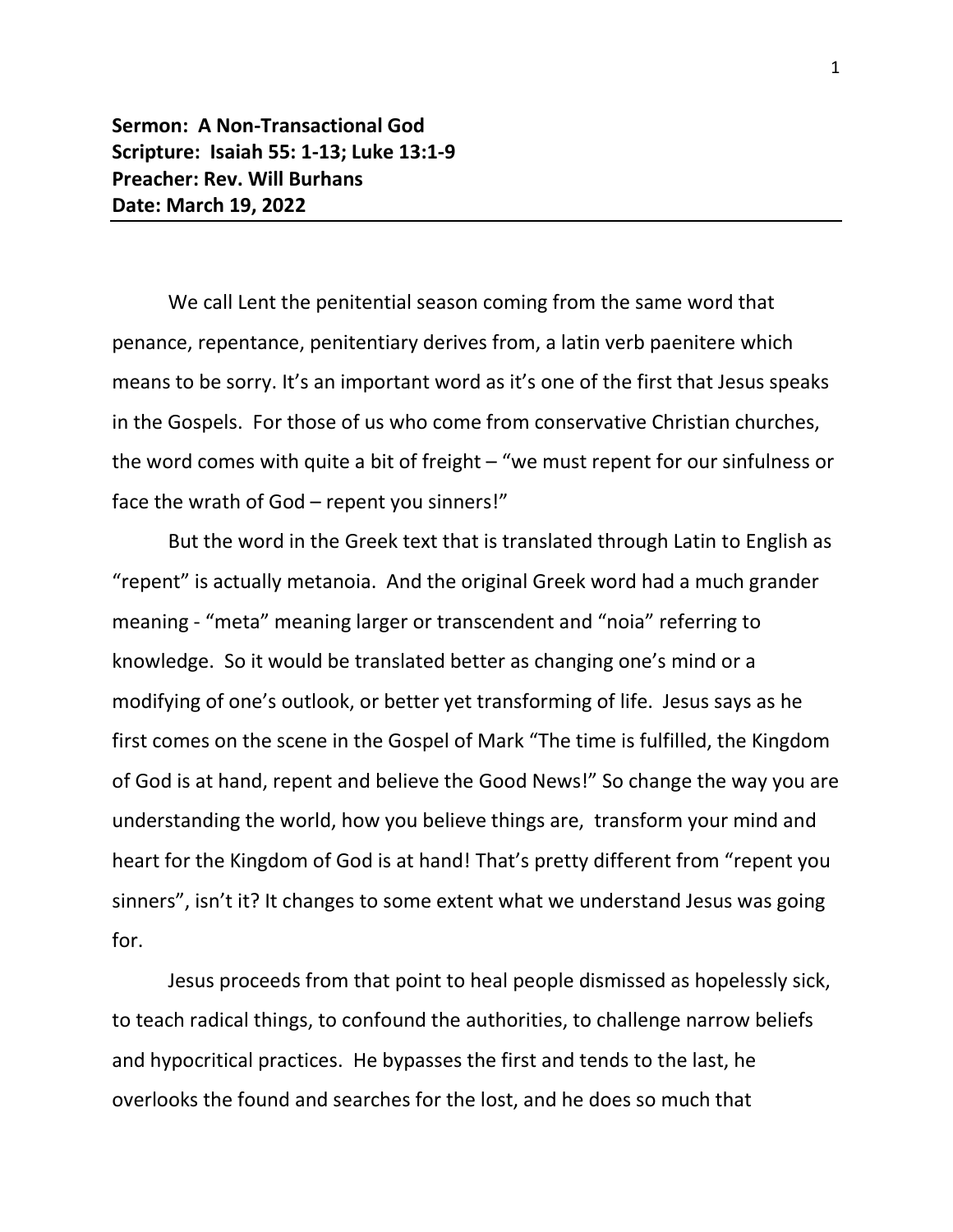overturns conventional wisdom and understanding even and especially up to the point where he goes and dies himself to save everyone else. Talk about metanoia, mind change. Everything he does seems a challenge to the frame of reference, world view, assumptions of everyone around him and as it was then, I imagine it would be the same if he were here today. We would likely be just as flummoxed and baffled and challenged by him as they were by him then.

It's kind of discouraging if you think about it that for 2000 years since Jesus walked the earth we haven't come very far in understanding him any better? All these years still hasn't produced a world of people who are walking around enlightened, mind and heart changed and life transformed, finally living the way Jesus came to invite us to live.

Consider the passage from Luke that Judy read. Back then when Jesus lived there were tragedies and awful things that happened, both accidents and acts of violence that people were horrified by and were struggling with together... Just as we are asking one another what is happening and how can Russia possibly be doing this to Ukraine? The Jewish people at the time of this scripture were baffled by the evil of Pilate who had his soldiers slaughter worshippers offering sacrifices to God. The temple was usually off-limits to Roman soldiers and there was a relative truce especially when it came to Jewish religious practice and the occupying force of Rome. But apparently Pilate did not respect this truce and slaughtered innocents who were practicing their religion.

And so you can imagine how it would have been the topic of the day and people who were trying to understand why such horrible things could be allowed to happen to good people and so some were saying "well, they must not be favored by God, they must have been sinners if something so terrible could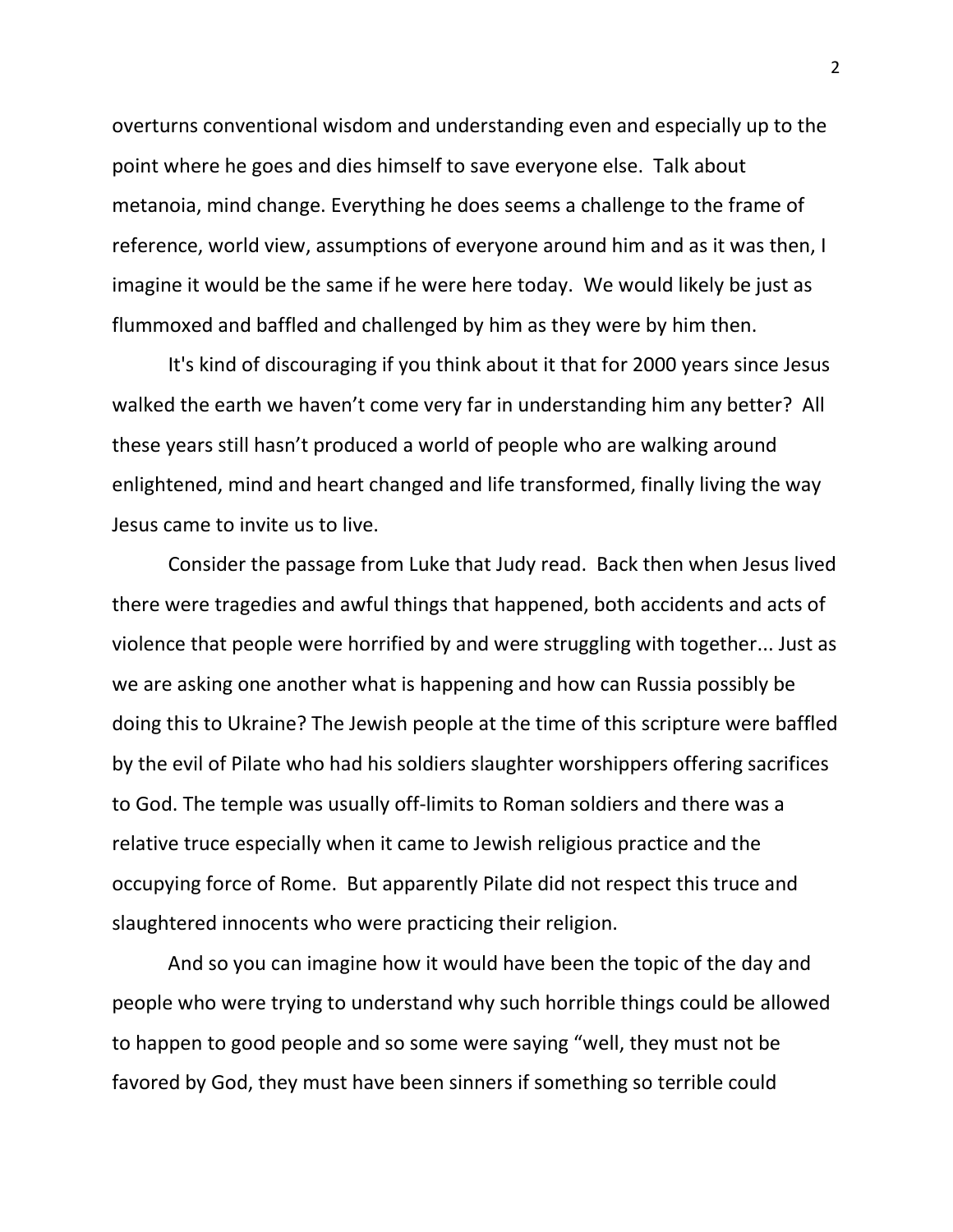happen to them in the midst of their sacrificing to God." And they approached Jesus to see what he thought. But as Isaiah says in the passage Katherine read for us – "God's thoughts are not our thoughts nor are God's ways our ways" and Jesus made it clear that he thought they were very wrong. You think they were slaughtered because they were bad people, sinners, absolutely not! Then he takes another recent tragedy and says – you think the people who died in the collapse of that tower were also worse sinners? And he says no that's absolutely not how it works. God does not punish the wicked and reward the good. God is not a transactional God like that. And then he says something that on the surface seems contradictory, he says "But if you do not repent you will die in the same way." It sounds like he is threatening them – if you don't repent then God will strike you down too. But he just said that's not how it works. So we can better hear that as Jesus saying if you do not repent - see in a transformed way, bigger and deeper than how you are seeing now - then you too will die believing that God is a transactional God, full of wrath who punishes the wicked and rewards the good. And that is not the truth.

This is something that is tough for us to get our heads around, I find, and keep our heads around - that in this world of transactions, God is not a transactional God, in this world of reward and punishment, God does not operate as a rewarder and punisher, in this world of tit-for-tat, eye-for-eye, God's grace overrides it all, for we do not earn God's grace and love and favor, it is only given.

This scriptures calls us to a metanoia moment of needing to think in a larger transformed way from how we usually think… so let me say it again - You do not need to earn God's love. And, the good things in your life are not given to you by God because you deserve them. Nor are the bad things that happen in your life,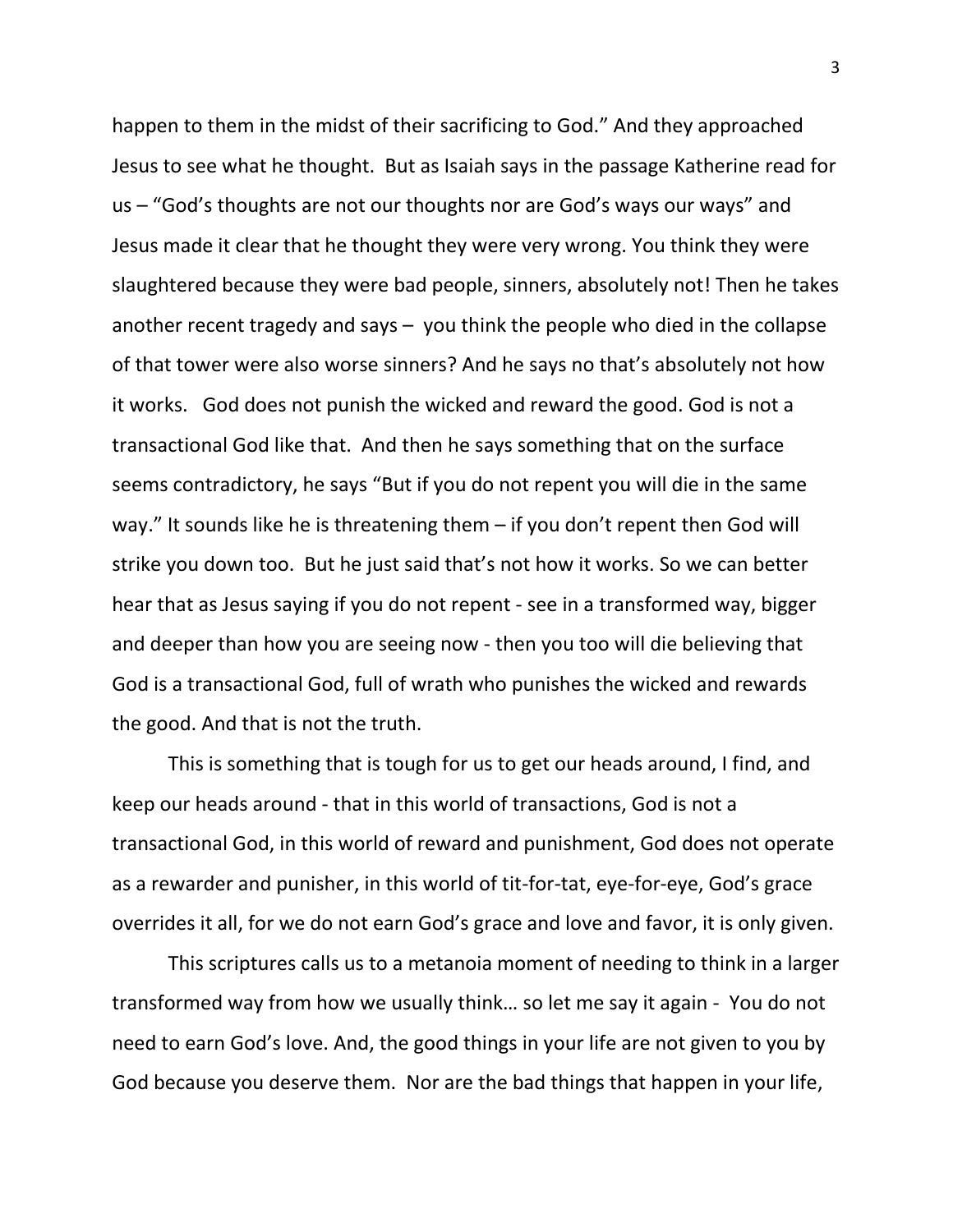happening because God is punishing you. God is not a transactional God like that and how do we know, because the Bible tells us so. It's what they said, Jesus said.

Since Maggie was talking to the kids about prayer, it's worth noting how this effects our prayer as well. It's so easy to fall into the belief that if we pray right or pray well that God will answer our prayers, but because God is not a transactional God, prayer is not about getting God to do what we want God to do when we want it. Nor does God reward us with answered prayer and punish us with unanswered prayer. Jesus flat out rejects that notion a number of times in his teaching. But it's easy to think that way because many of our interactions in our consumer culture do in fact work that way. But not with God. When our loved one isn't healed despite our prayers and when our child continues down a terrible path despite our pleading with God to help them and when we don't get the job we've been praying for or even have a sense of God's presence in our suffering or our loneliness, when we pray and the war just continues, it is not because we or they have deserved or not deserved it. Whether someone is deserving or not is how we think but as Isaiah says our thoughts are not God's thoughts, neither are our ways God's ways necessarily.

God's grace and mercy is given, our holy word says, it's given to all in equal measure like it or not. And I have to say we like it a lot when that claim is offered to us and our favorite people but don't we like it a lot less when it's offered to the people we like a lot less? "Surely," we want to say, "God will punish Putin for what he's doing to Ukraine? Surely!" But Jesus' words resound and we recognize our being caught in the worldly wisdom not the wisdom of God and we hear again "God does not punish the bad and reward the good. Life is granted to the good and the bad alike." Remember when Jesus says love your enemies that you may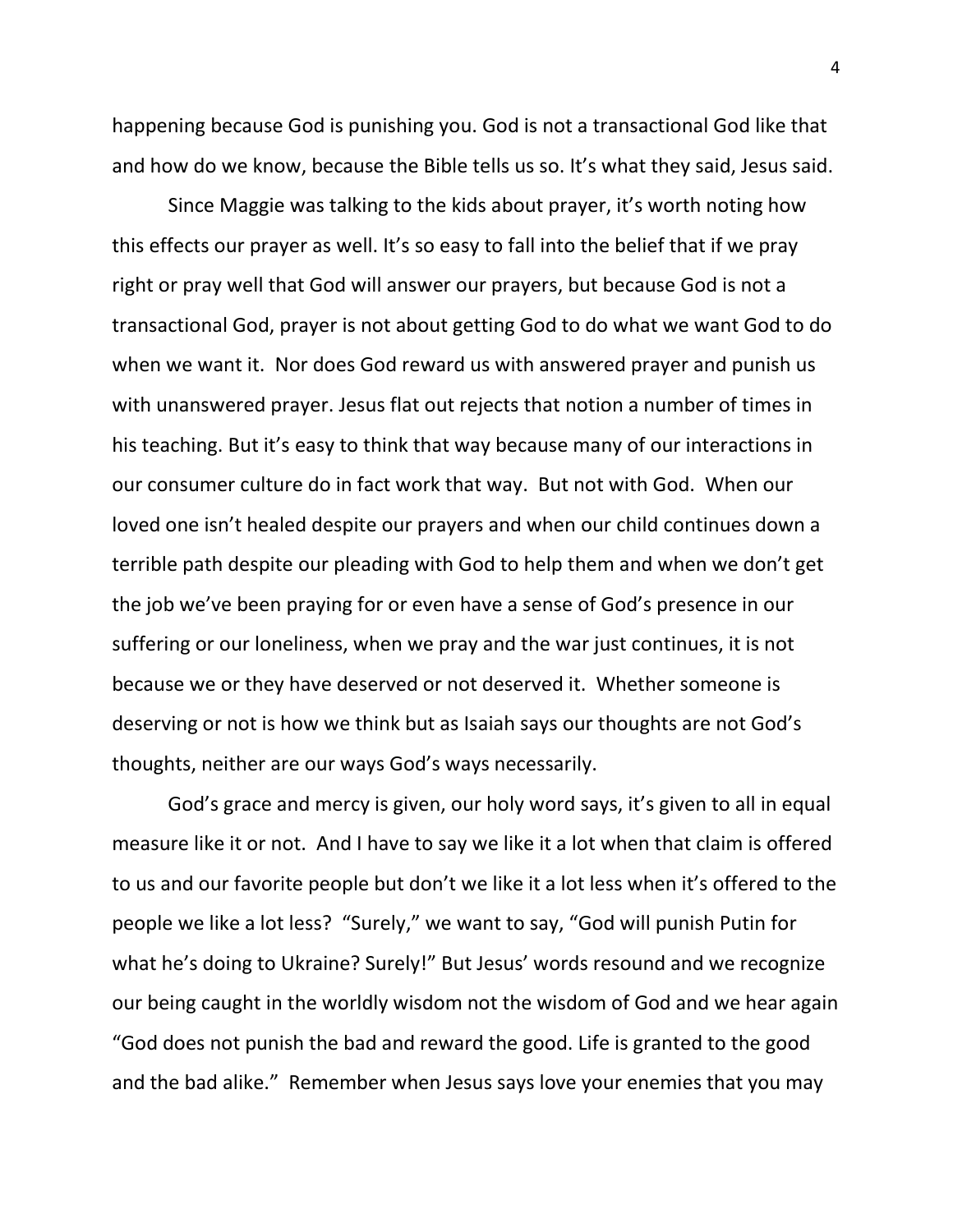truly be sons and daughters of God in heaven, God, the one who causes the sun to shine and the rain to fall on the good and the bad alike." (Matthew 5:4). There are clear consequences, causes and effects, that play out in this world based upon what we do or don't do, but that's a different thing than saying God will punish the wicked for their violence and reward the good for their faithfulness. Afterall Jesus was faithful and look what happened to him. When we are talking about the level of God, when we are trying to see things from the perspective of heaven we've must seek metanoia, that larger mind, that broader heart, blow open a more spacious spirit in us and try and live our lives out of that.

So if God is not a transactional God then one might wonder what the point of prayer is, praying for things we want or praying against the bad things? Well, I'm saying that God is not transactional "ok, you do this for me, I'll do this for you" or "you act like that I'll act like this" but that doesn't mean God isn't relational and that our prayers don't mean anything or aren't effective. IT's all so full of mystery, but I'm putting my money on banking that prayer has its effect and matters. Maybe it's something about the God in us that meets the God in the need of the other and that intention causes some kind of effect and who knows what kind, but supplication and intercession and meditation have their effects on the Spirit level of life, I have little doubt.

But let me also say this - to say God is not a transactional God is to say something similar to saying marriage is not a transactional relationship. I hope your marriage is not a transactional thing nor your spouse a transactional partner. I hope your marriage is a love thing and your partner operates more out of love than transactions. And that's the heart of what I think Jesus is saying about our relationship with God. It's a relationship of love much more than transaction.